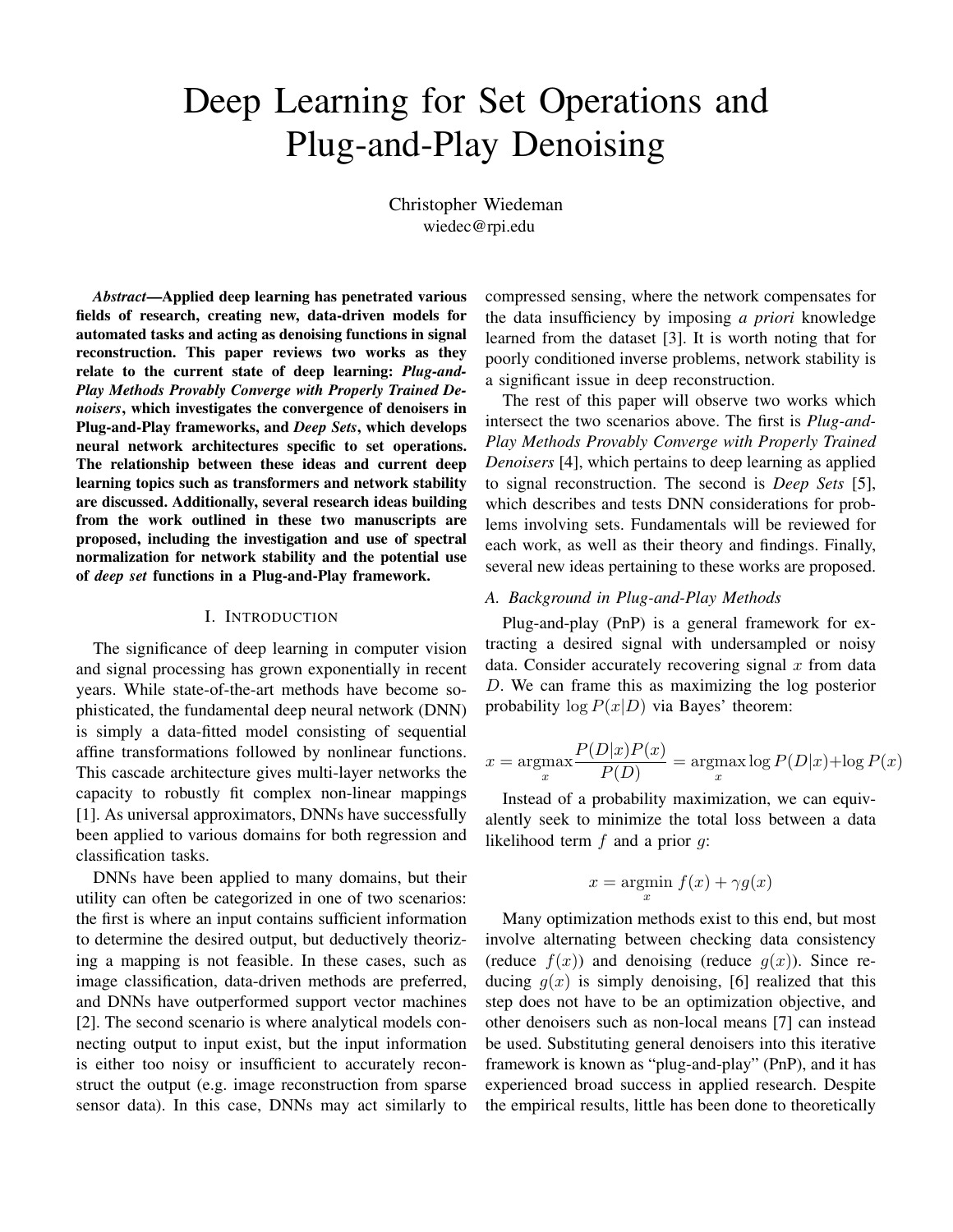prove *why and under what conditions* a denoiser will converge within PnP. [4] proves convergence of PnP denoisers under certain assumptions. Specifically, with denoiser  $H_{\sigma}$ ,  $H_{\sigma} - I$  should satisfy the following Lipschitz condition for some  $\varepsilon > 0$  [4]:

$$
\frac{||(H_{\sigma} - I)(x_2) - (H_{\sigma} - I)(x_1)||^2}{||x_2 - x_1||^2} = \varepsilon^2
$$
 (1)

#### *B. Convergence Criteria for PnP*

The procedures involved in proving convergence can be found in the appendix of the original paper, as they are too lengthy to include here. Essentially, the authors prove convergence assuming (1) under two PNP methods: forward-backward splitting (FBS) and Douglas-Rachford splitting (DRS), which is functionally equivalent to alternating direction of method multipliers (ADMM). FBS can be compressed into the following iterative algorithm:

$$
x^{k+1} = H_{\sigma}(I - \alpha \nabla f)(x^k)
$$
 (2)

Intuitively, this formula is alternating between a datafitting gradient step  $I - \alpha \nabla f$  and denoising step  $H_{\sigma}$ . It is then proven that this iteration is contractive (Lipschitz constant  $\langle 1 \rangle$  if, assuming f is  $\mu$ -strongly convex, differentiable, and L-Lipschitz:

$$
\frac{1}{\mu(1+1/\varepsilon)} < \alpha < \frac{2}{L} - \frac{1}{L(1+1/\varepsilon)}
$$

Which exists if  $\varepsilon < 2\mu/(L - \mu)$ .

For DRS, the iterative formula can be compressed as:

$$
x^{k+1} = \frac{1}{2}(x^k + (2H_{\sigma} - I)(2\operatorname{Prox}_{\alpha f} - I)(x^k))
$$
 (3)

Then, it is demonstrated that these iterations are contractive if:

$$
\frac{\varepsilon}{(1+\varepsilon-2\varepsilon)\mu} < \alpha, \quad \varepsilon < 1
$$

#### *C. Adding Stability for DNNs in PnP*

Although deep learning is not inherent to PnP, DNNs are commonly used in this framework as denoisers. [4] also proposes and tests a spectral normalization technique for training deep denoisers to fit (1). Assume denoiser  $H_{\sigma}(x) = x - R(x)$ , where R is a learned residual mapping. It is easy to see that enforcing (1) is equivalent to enforcing a Lipschitz condition on R. The Lipschitz constant of a feed-forward network can be constrained by controlling the spectral norms of each layers' weight parameters. Assuming the activation functions are non-expansive, then the Lipschitz condition of a single layer transformation corresponds to the largest singular value of the weight matrix, also known as the spectral norm. Consequently, the Lipschitz condition of the entire network is bounded by the product of spectral norms over all feed-forward layers. In other words:

$$
L \le \prod_{\ell=1}^{K} \max(\sigma(W_{\ell}))
$$
\n(4)

Where  $\sigma(W_\ell)$  extracts the singular values of from the  $\ell^{th}$  layer weight matrix.

Spectral normalization techniques in deep learning were first popularized with SN-GAN to stabilize discriminator training in generative adversarial learning [8]. In short, each weight matrix is routinely normalized by its largest singular value. Unfortunately, singular value decomposition (SVD) is prohibitively expensive for this use. Instead, the most significant left  $(u_\ell)$  and right  $(v_\ell)$ singular vectors are estimated for each  $W_\ell$  via power iteration, which essentially estimates the leading left and right singular vectors by iteratively transforming initializations by  $W_{\ell}$  or  $W_{\ell}^{\top}$ :

$$
v_{\ell}^{k+1} = W_{\ell}^{\top} u_{\ell}^{k} / ||W_{\ell}^{\top} u_{\ell}^{k}||_2
$$
  

$$
u_{\ell}^{k+1} = W_{\ell} v_{\ell}^{k+1} / ||W_{\ell} v_{\ell}^{k+1}||_2
$$

These estimations are in turn used to calculate  $\sigma(W_\ell) = u_\ell^{\top} W_\ell v_\ell$  and normalize each transform by its spectral norm.

[8] introduces a relaxation for applying this to convolutional layers, in which the kernel is flattened, but [4] found that this method insufficient, as it both theoretically and empirically underestimates the spectral norms. As such, the authors introduce a new technique called real spectral normalization, which is analogous to power iteration for matrices but extends to convolutional kernels mapping  $\mathbb{R}^{C_{in} \times h \times w} \rightarrow \mathbb{R}^{C_{out} \times h \times w}$ . For convolutional kernel  $K_{\ell}$ , the transpose operator  $K_{\ell}^*$  is determined by permuting the first two (channel) dimensions and rotating the last two channels by 180◦ [9]. After this, the first left and right singular inputs  $U_\ell$  and  $V_\ell$  can be iteratively estimated in a way analogous to power iteration.

## *D. Pnp Experiments*

[4] runs several experiments to support their theoretical findings. The most insightful is an image Poisson denoising problem. The authors test convolutional neural networks (CNNs) both with and without real spectral normalization and BM3D as denoisers in PnP-FBS and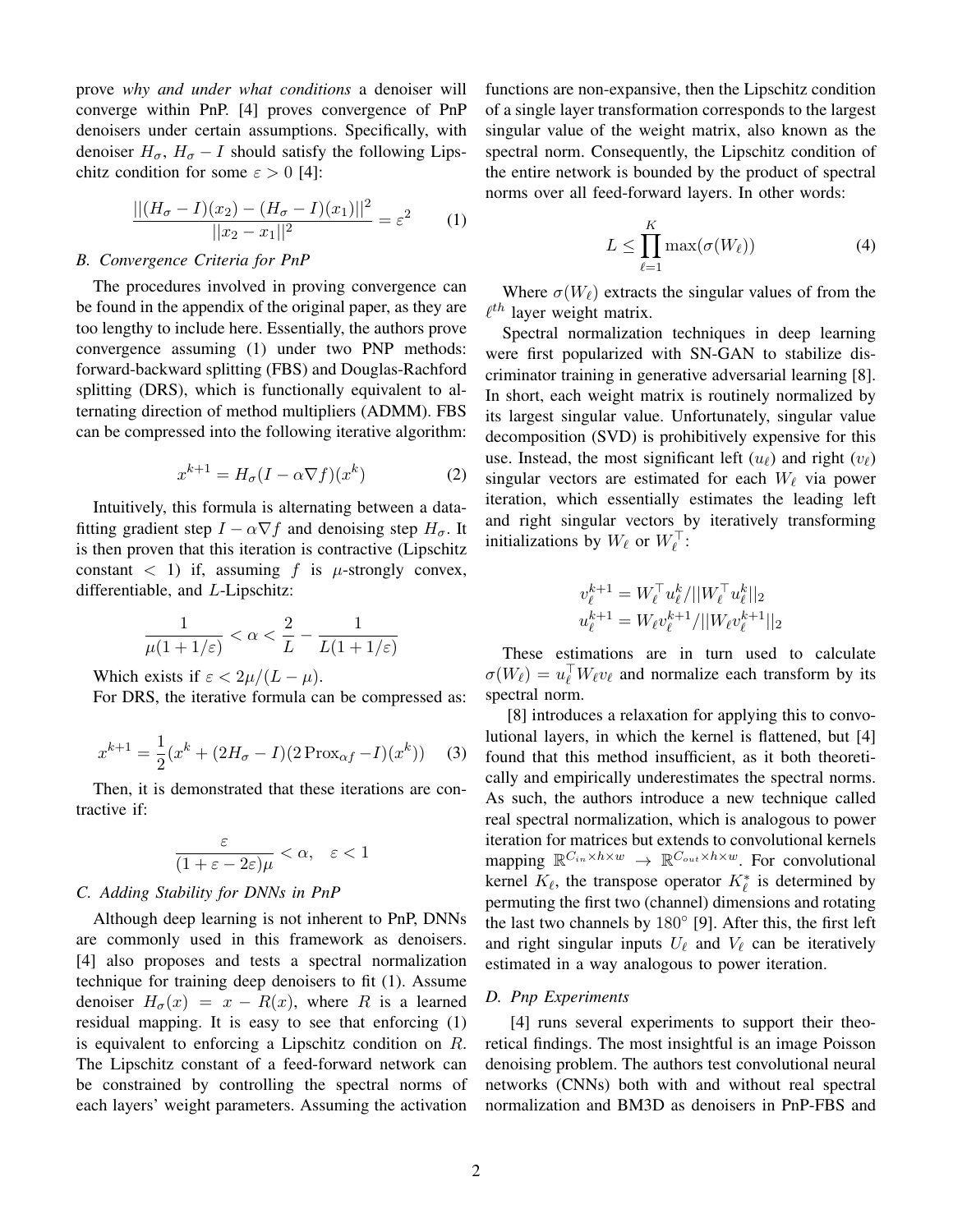PnP-ADMM. To assess convergence,  $\varepsilon$  was calculated for each model between iterations. It was found that  $\epsilon$  < 1 for all CNNs tested, and was smaller in instances where spectral normalization was applied, guaranteeing convergence. This was not the case for B3MD, which had Lipschitz constants greater than 1. The authors also assess performance of the models via PSNR and confirm that spectrally normalized CNNs outperform BM3D. Additionally, the spectral normalized CNNs are tested in PnP algorithms for two real-world reconstructions: single-photon imaging and compressed sensing magnetic resonance imaging (MRI). In both of these experiments, the spectrally normalized CNNs yield at least competitive performance when compared with other PnP algorithms as well as other reconstruction methods, such as total variation minimization [10]. Overall, these results support the theory presented in this work, and show merit in the spectral normalization technique proposed for CNNs.

## *E. Neural Networks for Set Mappings*

*Deep Sets* [5] observes machine learning tasks in which the input is a set  $X = x_1, x_2, ..., x_M$ , with each element  $x_m$  being an object from a domain of all possible objects (e.g. word bank). Note that the total set length  $M$ is variable. When processing sets, one of two function properties is typically desired: permutation *invariance* or permutation *equivariance*. [5] proposes deep learning approaches for both of these scenarios.

## *F. Permutation Invariant Deep Mappings*

A function is permutation invariant if all permutations of a single input sequence produce the same output, e.g.  $f(x_1, x_2, x_3) = f(x_3, x_2, x_1)$ . To this end, [5] proposes a simple function form that guarantees invariance:

$$
f(X) = \rho(\sum_{x \in X} \phi(x))
$$
 (5)

The authors formally prove that all functions in this form have permutation invariance, but the intuition is self evident: elements of a sequence are first individually processed, and the summation of this process output is commutative (therefore permutation invariant), which can then be non-linearly transformed.

[5] also draws parallels between this formulation and results from other math theory, including kernel machines and spectral methods. One notable example given is de Finetti's theorem, which states that a sequence of variables are independent with regard to some latent variable given that they are exchangeable:

$$
p(X|\alpha, M_0) = \int p(\theta|\alpha, M_0) \prod_{m=1}^{M} p(x_m|\theta) d\theta \qquad (6)
$$

In a sense, an exchangeable distribution model is an invariant set function, with the input sequence being a set. The authors specifically show that for exponential families with conjugate priors, this theorem can be simplified to the form found in Equation 5.

For deep learning set tasks, the most apparent solution is treat both  $\phi$  and  $\rho$  as unknown non-linear functions, each of which can be approximated with feed-forward DNNs and trained end-to-end. Since  $\phi$  processes inputs  $x_m$  individually, this structure can process sets of variable length, similar to a recurrent neural network (RNN).

#### *G. Permutation Equivariant Deep Mappings*

The second scenario considered is permutation equivariance, meaning that a certain permutation of an input sequence simply produces the same output sequence but with that same permutation (e.g. if  $f(x_1, x_2, x_3) =$  $(y_1, y_2, y_3)$  then  $f(x_3, x_2, x_1) = (y_3, y_2, y_1)$ ). This property can only apply to  $f : \mathbb{R}^M \to \mathbb{R}^M$ . To this end, the authors propose the following equivariant neural network layer architecture:

$$
f(x) = \sigma(\lambda \mathbf{I}x + \gamma \operatorname{maxpool}(x)\mathbf{1}) \tag{7}
$$

Where 1 is a vector of 1's,  $\gamma$  and  $\lambda$  are scalar parameters, and  $\sigma$  is an activation function. Using this structure not only makes each layer-wise transformation equivariant, but also allows for variable length inputs, as the number of parameters is independent of input size.

### *H. Experimental Results*

The authors of [5] apply their methods to numerous real-world experiments, several of which are simple regressions or classifications with set inputs. First, various methods are used to generate multivariate Gaussian distributions, with the task of calculating entropy and mutual information within distributions only from a set of samples. A 3-layer permutation invariant (Equation 5) DeepSet model with ReLU activations was trained for this, which consistently outperformed a support distribution machine model [11]. Next, a DeepSet model is trained to sum a set of digits (both in text and image form), and achieves better results than both long shortterm memory (LSTM) and gated recurrent units (GRU) models [12] [13]. Additionally, the authors demonstrate competitive performance on point cloud classification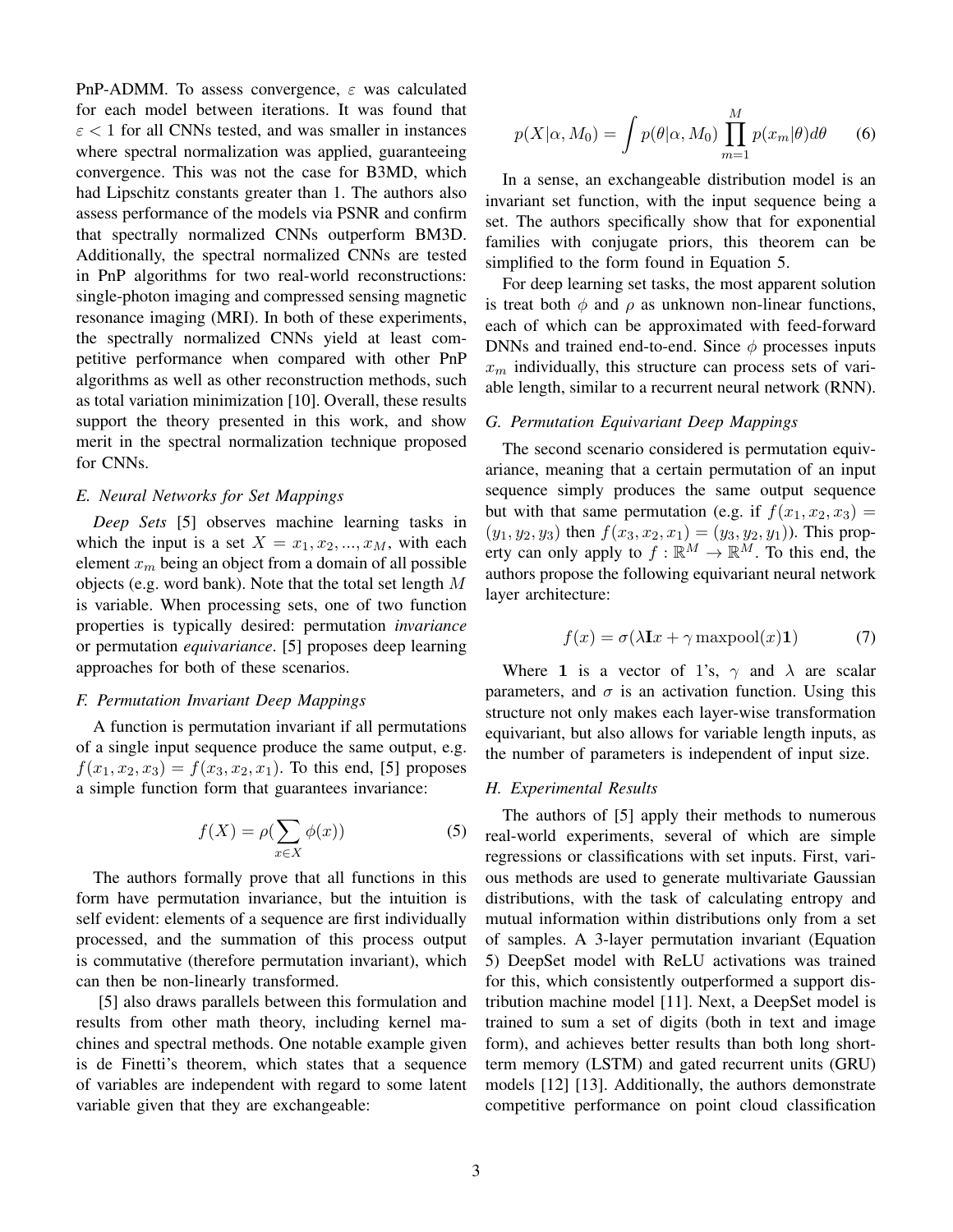tasks (classifying an object from a set of points forming a 3D mesh) and estimation of galaxy red-shift from photometrics.

An unsupervised, more interesting tested task is set expansion, in which a model is given a set of inputs an must predict another object that fits well within this set. If one considers a set as a point in an exchangeable model with de Finetti's theorem (Equation 6), then one can also view the expansion task as selecting the object  $x$ with maximum point-wise mutual information with input  $X:$ 

$$
s(x|X) = \log p(X \cup x|\alpha) - \log p(X|\alpha)p(x|\alpha) \quad (8)
$$

This framing is used to create a relative loss function for network training:

$$
l(x, x'|X) = \max(0, s(x'|X) + \Delta(x, x') - s(x|X))
$$

Where  $x$  is an expansion that feasibly exists in  $X$ , and  $x'$  does not feasibly exist. The authors also note that data-driven DNNs can easily incorporate meta-data (e.g. an image associated with tags), unlike other existing models. To this end, DeepSets is applied successfully when in both text concept set retrieval (predicting a word that shares conceptual similarity with words in an input set) and image tagging (adding additional appropriate tags to an image).

Finally, the authors apply their equivariant DNN model to anomaly detection (detecting an object that does not belong in a set) in face images. The tested network consisted of a convolutional network as a feature extractor followed by a sequence of either fullyconnected or permutation equivariant layers. Use of the equivariant layers achieved better performance, confirming its utility in appropriate tasks.

Overall, Deepsets proposes and tests robust deep learning methods for set operations when either invariance or equivariance is desired. The theory provided gives sound explanation for the architectural choices, and experimental results validate their advantages.

## II. DISCUSSION

Both *Deep Sets* and *Plug-and-Play Methods* explore relevant challenges in deep learning, providing both theoretical and empirical findings for their ideas. The following section explores potential research directions based on the ideas presented and how they relate to broader topics in the field of deep learning. Namely, observing network spectral norms as they relate to stability and adversarial robustness and as a broader regularization method, Deep Sets' relation to other current architectures, and an application that incorporates both Deep Sets and PnP methods are discussed.

## *A. Spectral Norms for Robustness and Regularization*

*Plug-and-Play Methods* guarantees PnP convergence by limiting the Lipschitz constant of the denoiser network and provides a powerful method for spectral normalization in convolutional layers. Controlling the Lipschitz constant of a DNN is a hot topic, especially in adversarial robustness, where it is thought that instability against adversarial attacks are related to large Lipschitz constants [14]. *The Troublesome Kernel* explores instability in deep medical image reconstruction, and even claims that such Lipschitz instability is inherent in the problem due to a lack of kernel awareness [15].

Spectral normalization proposes a potential method for controlling the Lipschitz constant, but far more investigation is needed to prove its value. Equation 4 only gives an upper limit on the network's Lipschitz constant; it does not guarantee that any input that could generate such a divergence exists, let alone whether or not that input feasibly exists within the input distribution. It is also unclear when spectral norms should be controlled for stability. For example, *Figure 1* of [4] shows that even networks without spectral normalization achieved  $\varepsilon < 1$ , suggesting that the network learned a stable mapping on its own.

Whether or not higher spectral norms truly lead to more instability should be explored. This would be easy to evaluate in the context of adversarial attacks, as one could train various classification networks and observe their adversarial robustness in relation to layer spectral norms. Furthermore, if large spectral norms cause adversarial instability, then one would expect adversarial examples to have *significant components along the singular vectors of at least one of the layer transformations during forward propagation*. In other words, given training example x and adversarial example  $x' = x + \Delta x$ , for some layer  $\ell$ , the different in hidden values  $h'_\ell - h_\ell$ should be very closely aligned with one of  $W_\ell$ 's largest righthand singular vectors. This can be easily tested.

If results show that high spectral norms indeed cause adversarial instability, then regularization of spectral norms should be investigated. Current spectral normalization methods simply normalize the each layer's spectral norm to 1, but this is a very rigid application, as some mappings may necessarily require larger singular values.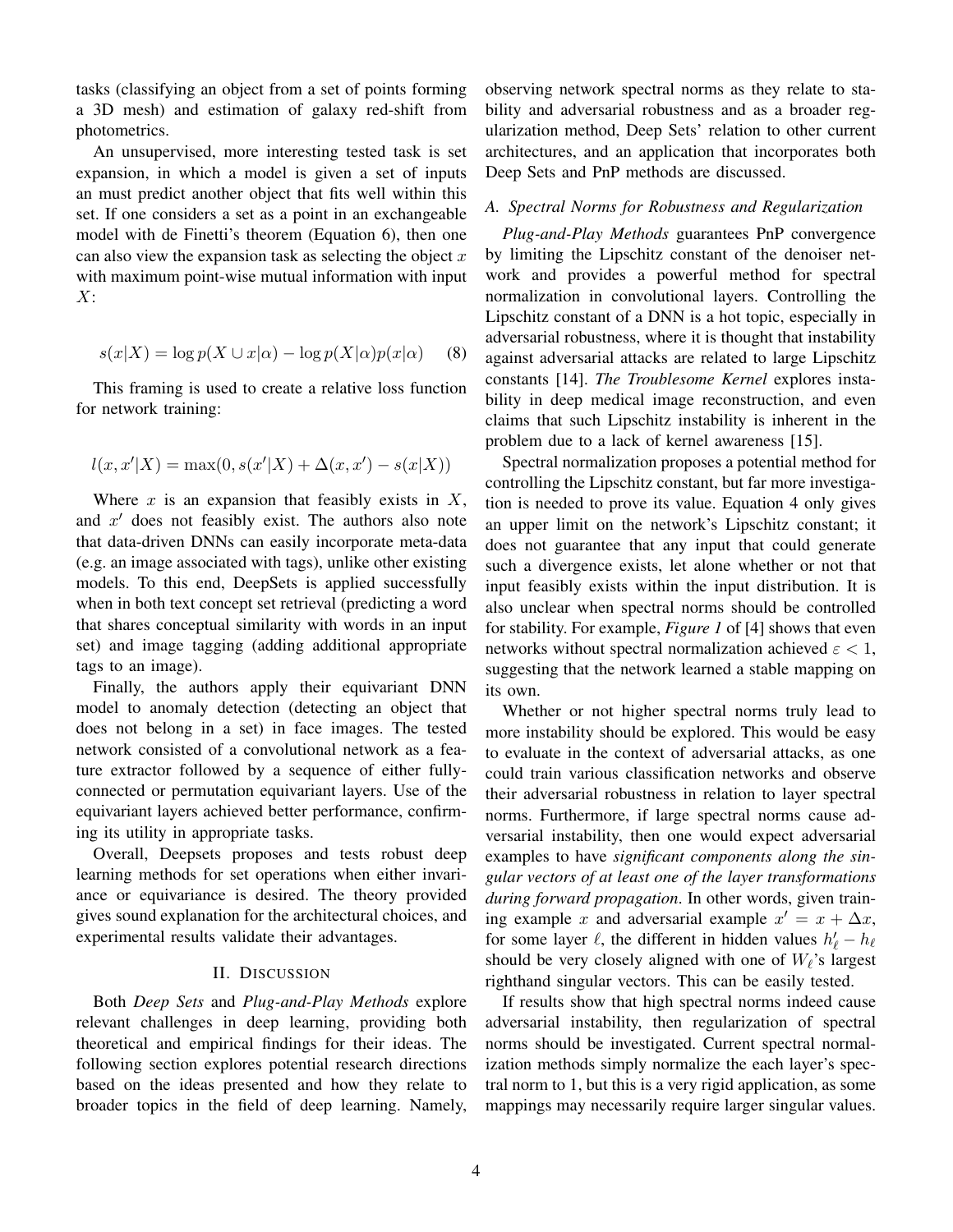This approach also only scales each singular value evenly, rather than reducing the largest singular value directly. Using the power iteration method mentioned earlier with left and right singular vectors  $u_\ell$  and  $v_\ell$ , one can easily see that the gradient of parameters  $W_\ell$ with respect to the layer's spectral norm is:

$$
\nabla_{\sigma(W_{\ell})} W_{\ell} = u_{\ell} v_{\ell}^{\top}
$$
 (9)

Given this, the following regularization is proposed during training for each layer:

$$
W_{\ell}^{k+1} = W_{\ell}^{k} - \eta (\nabla_{\mathcal{L}} W_{\ell} + \lambda \nabla_{\sigma(W_{\ell})} W_{\ell})
$$
  

$$
\nabla_{\sigma(W_{\ell})} W_{\ell} = u_{\ell} v_{\ell}^{\top} \quad \text{if} \quad \sigma(W_{\ell}) > 1
$$
  

$$
= 0 \quad o.w.
$$

Where  $\mathcal L$  is some loss function. Employing this regularization penalizes transformations only if they are potentially expansive, but still does not disallow expansive transforms entirely, facilitating convergence towards a mapping that is both accurate and stable.

#### *B. Deep Sets in Relation to other Architectures*

It is worth noting that while other works have perhaps not explored the theoretical realm of deep set processing as much as [5], many have arrived at related architectures to the permutation invariant approach. The transformer is the most prominent example of this, which has shown great success in natural language processing [16]. Similar to the permutation invariant approach in [5], the transformer first processes inputs individually into embeddings. Rather than explicitly summing outputs, however, the transformer uses self-attention to facilitate interaction between inputs, which is invariant of sequence permutation. Language processing is often *not* a set task, as the order of words is important to the embedded meaning, so the transformer typically adds a positional encoding to each embedded input to preserve sequence information. For complex set operations, the obvious architecture would simply be a transformer without this positional encoder. Given the transformer's success, especially with language tasks, it would reason that such an architecture would perform well in set tasks like expansion. Perhaps architectures that process inputs invariantly offer generally more robust frameworks, as positional encodings can be added or removed depending on the nature of the problem.

## *C. Deep Sets in PnP for Reconstruction with Noisy Sampling*

One possible application of both PnP methods and Deep Sets would be a reconstruction task for noisy data that can represent a set. For instance, imagine a scenario where a sensor array can record more than sufficient data, but reconstruction is extremely noisy, and the noise model is either complicated not clearly defined. An example of this would be Compton Tomography imaging, which is similar to Computed Tomography (CT), but instead reconstructs images with incoherently scattered energy rather than transmission [17]. It is theoretically possible reconstruct an image detecting only a single scatter energy with collimated detectors, but the data received is extremely noisy due to the effects of an unknown attenuation map. One solution to this is to jointly reconstruct the attenuation image and scatter image [18] [19]. Using scatter information from multiple energies can help constrain this reconstruction, but simultaneously considering all scatter energies in a single data fidelity term is difficult to optimize. In this instance, one can separate the recorded data by scatter energy and reconstruct multiple, noisy images and then feed these reconstructions into a DNN denoiser as a set of inputs. The denoiser would consider the input as a set of images, with the task of outputting a single, denoised image. This approach could be particularly useful if the noise model is not well defined. Such an iterative reconstruction should include consistency between the different reconstructions outputs of the data fidelity step as part of the convergence criteria.

## III. CONCLUSION

This work has reviewed the fundamentals presented in *PnP Algorithms* and *Deep Sets*, two works broadly related to deep learning. As both present strong theoretical exploration as well as empirical results, new research can either explore the theory or apply the ideas presented to specific domains. In particular, a more theoretical exploration into spectral normalization as it would relate to network instability, the relationship between the *Deep Sets* permutation invariant architecture and popular transformer architecture, and a potential application of the invariant architecture and PnP methods to scenarios where data can be abundantly sampled, but with difficult underlying noise models are all discussed.

#### **REFERENCES**

[1] K. Hornik, M. Stinchcombe, and H. White, "Multilayer feedforward networks are universal approximators," *Neural Networks*, vol. 2, no. 5, pp. 359–366, 1989.